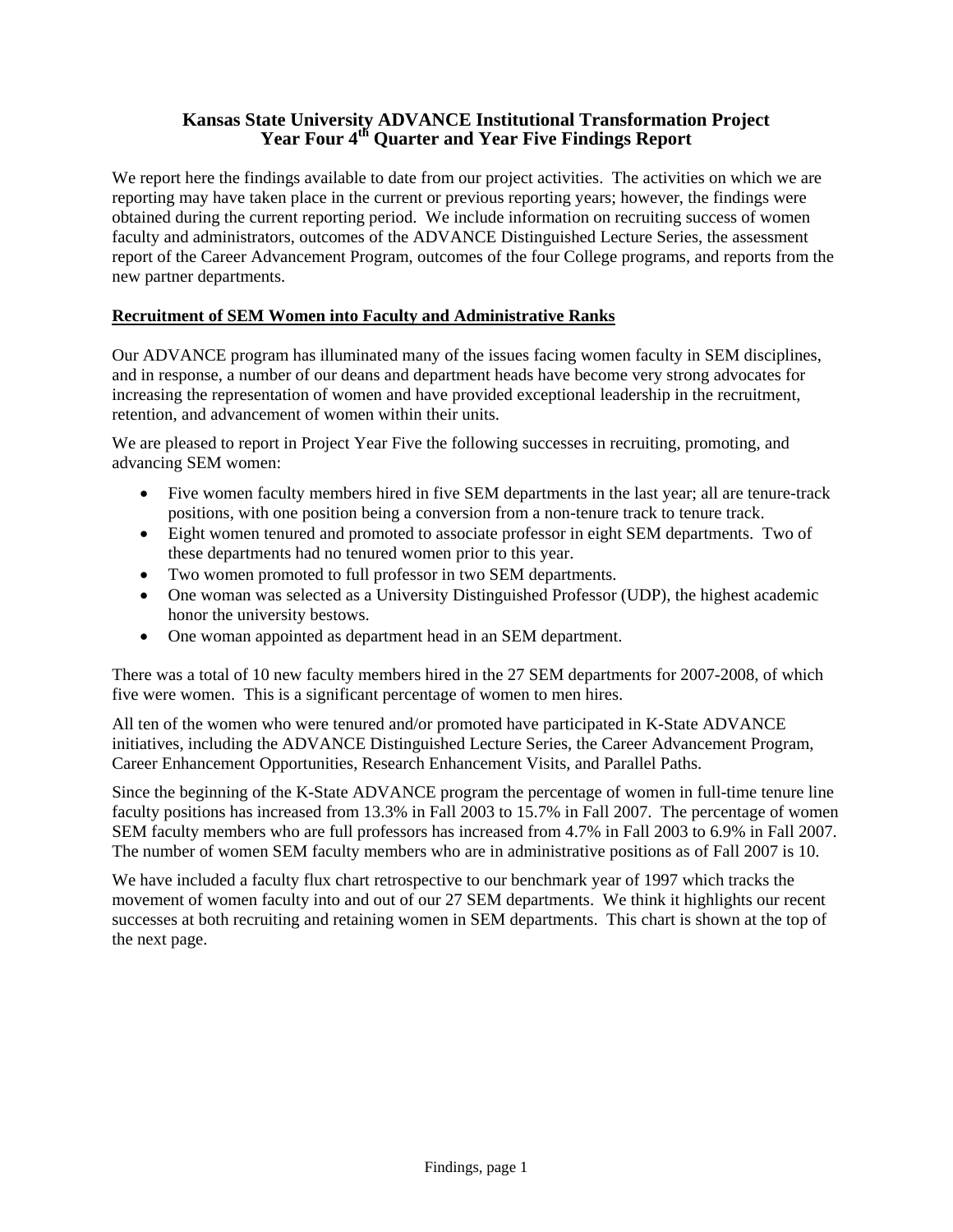

# Full-Time Tenure-Line Women SEM Faculty 1997-2007

# **Project-level Activities**

# *ADVANCE Distinguished Lecture Series*

We have received a total of 97 applications to date to host speakers, all of which have been approved. In the first year of the program, there were 23 eligible women faculty members in 15 of the 27 SEM departments. Fourteen women (61%) from ten departments submitted applications. This group consisted of two faculty members of Asian origin, two Hispanics, and the rest White. In the second year of the program, there were 24 eligible women faculty in 12 SEM departments, of whom **13** (54%) submitted applications. These applicants represented **10** SEM departments; of these awardees, three are Asian, two are Hispanic, and the rest are White.

In the third year of the program, there were 35 eligible women faculty members in 19 SEM departments, of whom **15** (43%) have submitted applications. These applicants represented **11** SEM departments. The awardees included three Hispanic, three Asian and nine White women. Of the year three awardees, nine were women hired into tenure-track positions and thus eligible for the first time; there were twelve such women eligible.

In the fourth year of the program, there were 38 eligible tenure-track women faculty members in 21 SEM departments, of whom **25** (66%) submitted applications. These applicants represented **19** departments, and included three Hispanic, six Asian, and 14 White women. Ten of these faculty members were in their first year at K-State. The number of participating women and the departments they represent are substantially higher in year four than in previous years.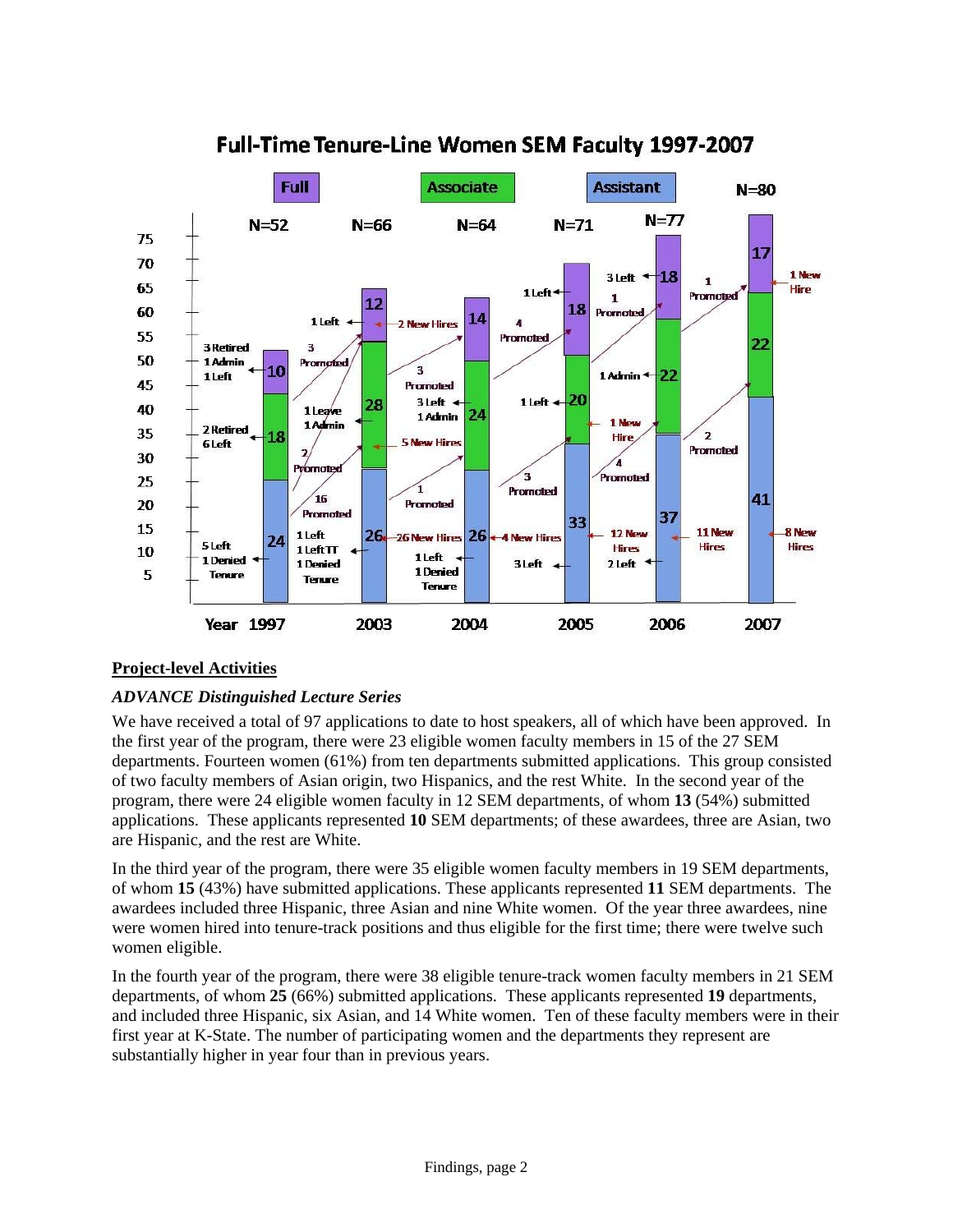In the fifth year of the program, during the first call for proposals, there were 38 eligible tenure-track women faculty members in 22 SEM departments, of whom 17 submitted applications. These applicants represented 12 departments, and included two Hispanic, three Asian, and 12 White women.

In the second call for proposals, we expanded the number of departments in which eligible women were found to include four social science departments from Arts & Sciences, four departments in Human Ecology, and three departments in Technology & Aviation. This increased the number of eligible women by 19. Eleven submitted applications from ten of the 31 departments with eligible women. The applicants included two Asians and 9 White women.

We are pleased to see the trends of consistent levels of participation, involvement of faculty members from departments that had not previously had eligible women, and high engagement of newly hired faculty members, which suggests that these new hires are being encouraged to participate in this program by their department heads, associate deans, deans and female colleagues, some of whom are previous awardees of this program.

In January 2008, we hosted our third annual luncheon and panel presentation for all SEM women faculty eligible for this program. We invited department heads and deans to attend with their eligible faculty members. Four of our previous awardees participated as panel members and shared their experiences with hosting speakers as part of this program. They addressed many of the details involved in arranging the visits and provided advice about choosing a speaker, issuing the invitation, making arrangements for the visit, developing the itinerary, scheduling activities during the visit, and interactions after the visit. Panelists were extremely positive when discussing their experiences hosting an ADLS speaker and were appreciative of the opportunity the ADVANCE grant had provided to them to host a speaker. Panelists shared what they had learned from the speakers, the benefits from the speaker's visit, and the collaboration that has occurred between themselves and the speakers since the visit. Finally, panelists reported on a few challenges that they encountered as they planned the visit and hosted the speaker. A question and answer period followed the panelists' comments.

We have prepared a brochure containing advice from previous ADLS hosts on all aspects of inviting and hosting a speaker in the ADLS series. This document is available on our project website and is provided to all new tenure-track SEM women faculty members.

Assessment results. At the request of the ADVANCE principal investigators, a follow-up evaluation of newly tenured female faculty in Science, Engineering, and Mathematics (SEM) departments at Kansas State University (K-State) who have hosted a lecturer for the ADVANCE Distinguished Lecturer Series (ADLS) was conducted in May, 2007. An electronic mail message was sent from the Office of Education Innovation and Evaluation (OEIE) to six tenured women who were former ADLS award recipients. Of the six potential respondents, three did not reply, two responded to the questions provided, and one respondent did not respond directly to the questions, but provided comments about her experience with the lecture series.

The questions are listed below with the participants' responses immediately following.

# *Did you include the ADLS Lecturer as an outside reference for your promotion and tenure review? If not, please explain why.*

Both respondents indicated that they had previously hosted two ADLS lecturers. One faculty member had asked one of her lecturers to be included as a reviewer for her promotion and tenure package due to the fact that the other ADLS lecturer worked in the private industry. The other respondent indicated that she had both lecturers as outside references on her package.

# *If you did include your ADLS Lecturer as an outside reference, what additional assistance did he/she provide during your promotion and tenure review process?*

One respondent indicated that one of her ADLS Lecturers provided her with "a letter of recommendation supporting promotion and tenure." While the other respondent suggested that her ALDS lecturers did not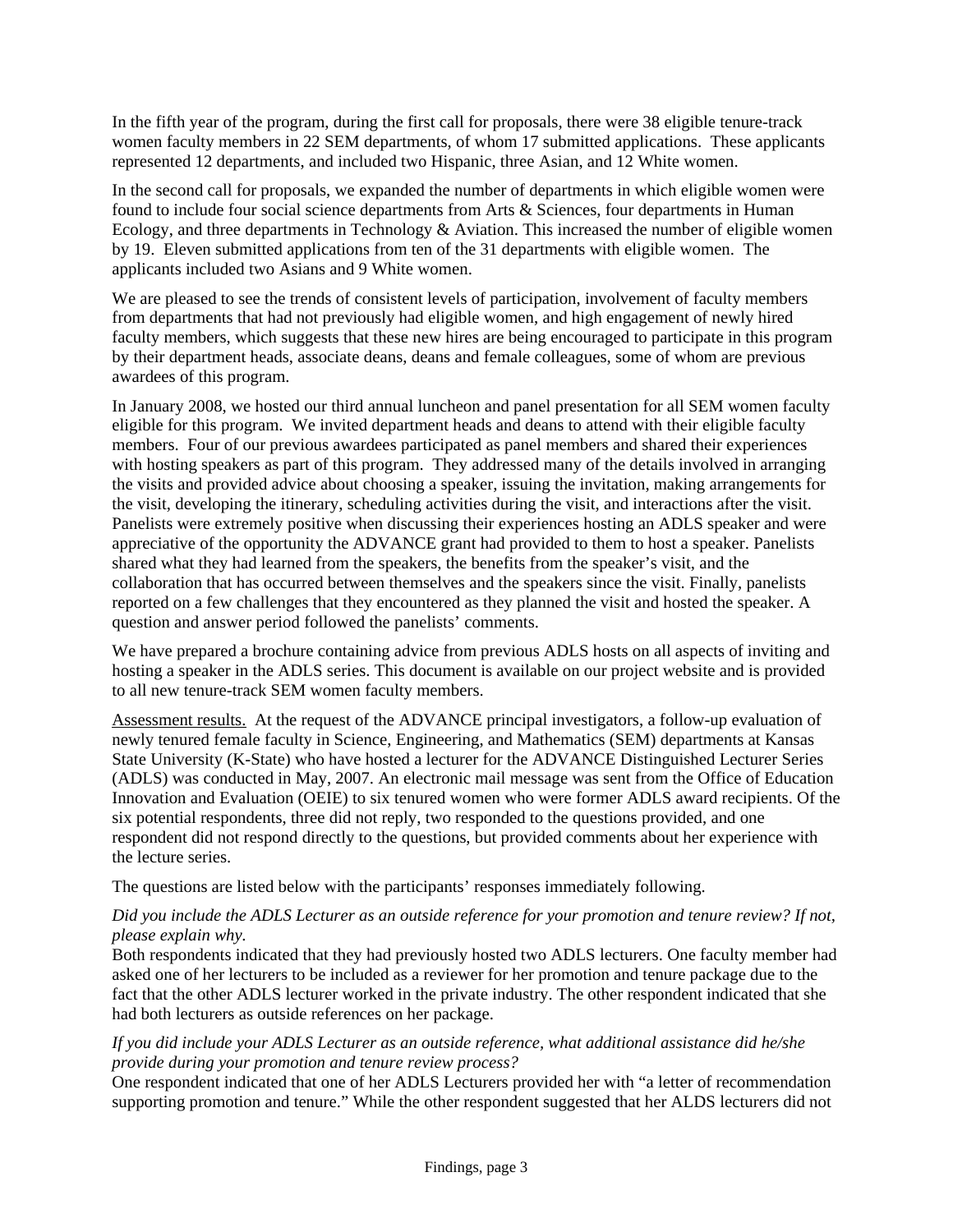offer any additional assistance, they were "particularly positive and encouraging" when she contacted them to ask them to serve as outside references during the promotion and tenure process.

#### *Did you include your ADLS experience in your promotion and tenure materials (e.g., as an award received)?*

Respondents replied they had listed their ADLS awards in their promotion and tenure materials. One faculty member listed both of her ADLS lecture experiences under "internal grants received."

#### *Have you experienced any additional benefits to your academic career as a result of hosting the lecturer? If so, what were they?*

One respondent replied that through her hosting of the ADLS lecturers and being acquainted with them, they have given her more recognition in her field and assisted her with networking at conferences. In addition, the respondent discussed the additional benefits to her career that the lecture series provided: "Although I had (and used) other avenues as well to bring in speakers, this program allowed me to bring in more and higher level speakers, and I think the nature of the program placed them in more of a position to promote my career." The other respondent could not speak of any additional benefits from her ADLS experience, but hoped to collaborate with her lecturers in the future for research projects.

Sustainability. We have submitted a request to the Provost for base funding to continue this program for the current set of 38 departments past the end of NSF funding. We are encouraging each SEM department to adopt this lecture series model as a part of the culture of the unit in promoting the success of all junior faculty members. We recognize that departmental resources may not be sufficient to allow each junior faculty member to host a seminar speaker each year during the probationary period. Nevertheless, we are asking departments to give junior faculty members priority for issuing seminar invitations to guest speakers who could become important members of the junior faculty member's professional network. Indeed, our interviews with participating SEM department heads have indicated that this model has already become at least partially embedded into the culture in their units. We plan to continue the annual luncheon for new tenure-track SEM women faculty to provide them with information about the program and its benefits.

#### *Career Advancement Program*

Four awards were made in June 2007 with start dates of October 1, 2007. Of the 18 awards made since the beginning of the grant period, qualitative content analysis was conducted on 10 reports, since eight of the projects were not yet completed at the time of the analysis.

# Assessment results: Qualitative Content Analysis

Participants reported the following significant outcomes of their CAP sponsored activities:

- making significant and satisfactory progress on a collaborative project supported by the CAP award
- gaining increased visibility in the research community and ability to serve in leadership roles, especially as it relates to 'leading funding initiatives' and serving in various professional settings
- having the opportunity to assume a new leadership and/or administrative role without giving up research and/or laboratory and, "thereby sacrificing significant credibility'
- obtaining new knowledge and skills to utilize an important research tool (e.g., protocol)
- enriching and/or strengthening an existing research agenda or developing a new one
- expanding research networking that enhance collaborative and leadership opportunities
- having the opportunity and experience to work with a team that consists of faculty, graduate students, and residents
- achieving the rank of full professor
- making improvements in the departmental graduate curriculum

This set of activities by these ten awardees has led to the following additional outcomes. Eight awardees submitted grant proposals, with five reporting that their grants were funded. Five submitted journal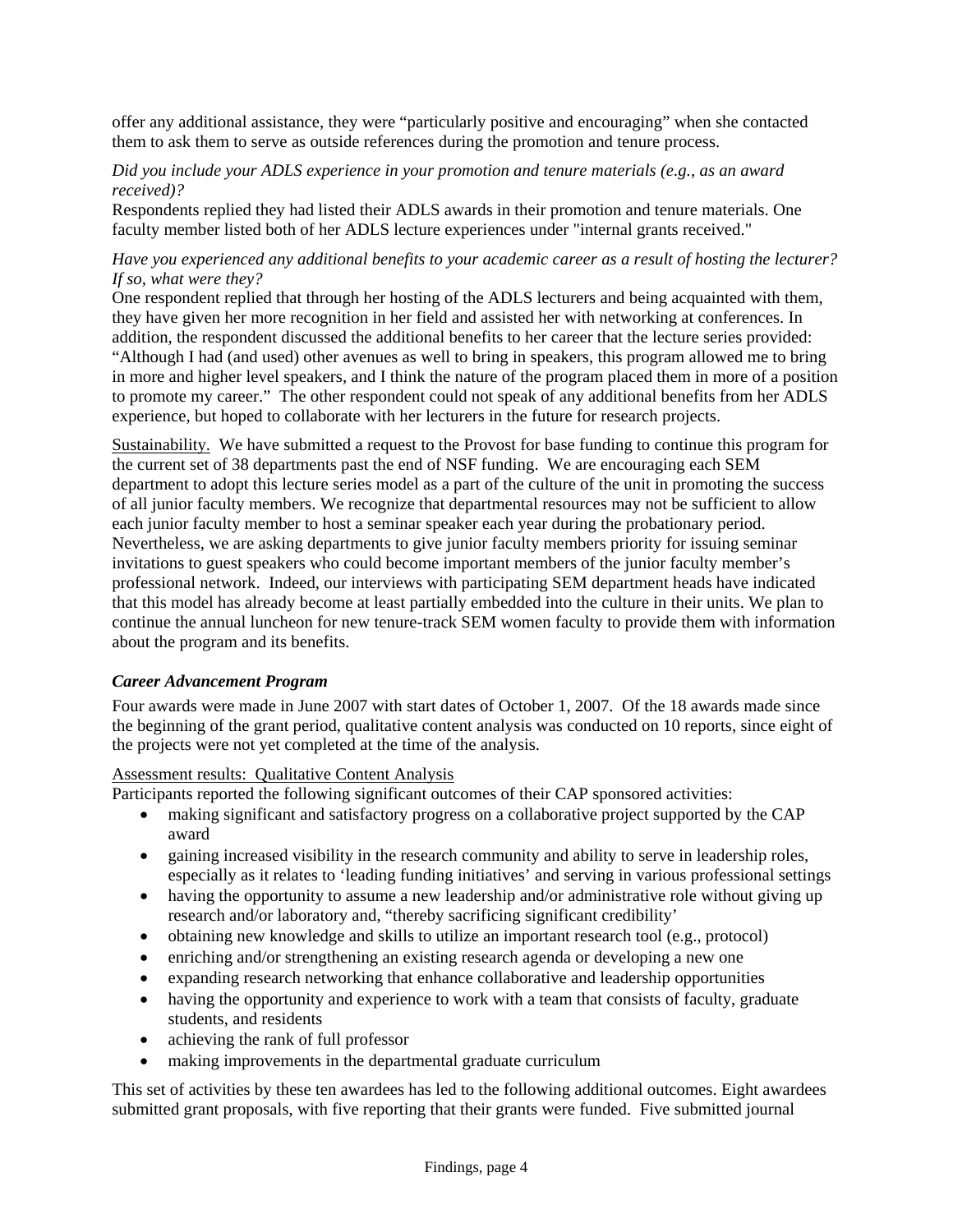articles and two individuals reported their articles were published during their year of funding. Seven made presentations at national meetings, two traveled to conduct research at other sites, three reported receiving new research knowledge and learning new skills, one expanded her professional service opportunities, and two received prestigious awards.

Reports also included information on activities that the recipients planned to pursue in the year following the completion of the CAP projects. The items are listed in the order of decreasing frequency by which they were mentioned, with the number of responses noted in parentheses.

- seeking extramural funding (mentioned in 9 of 10 reports)
- submitting manuscripts (i.e., refereed journal articles) (6)
- strengthening collaborative relations that were developed as a result of the CAP project activities (5)
- advancing a new skill gained as a result of the CAP project activities (4)
- utilizing a new research instrument (3)
- expanding activities that were initiated and supported by the CAP award (3)
- $\bullet$  utilizing experiences to prepare for promotion to full professor (1)

Other benefits mentioned in the reports were the ability to use CAP funds to provide support for research assistants and graduate assistants or obtain release time. This provided the opportunity to spend quality time in other activities, such as preparing competitive grant applications, writing manuscripts, attending short-term courses/seminars, and expanding one's professional network by attending national and international conferences. These opportunities led to an increased visibility in the research community.

Further, close relationships with mentors during the course of the CAP project had a positive impact on faculty promotion to full professor, success with extramural funding, and scholarly writing and publications. Three faculty members attributed their promotion to full professor to the CAP award. In addition, faculty cited expanded research interactions and opportunities to develop mutually beneficial collaborative projects with faculty in other institutions, locally, nationally, and internationally, as being particularly useful.

#### Assessment results: Focus Groups

A focus group was conducted to discover CAP awardees' overall perspectives of the CAP program and identify effective strategies that would support the continued development of tenured women in midcareer, senior rank, and leadership positions. The rationale of conducting a focus group, as opposed to utilizing other data collection activities, was to capitalize on the CAP awardees' shared experiences of participating in the program, explore the successes and challenges of the program, generate discussion to identify gaps in supporting tenured women, and articulate specific strategies to address these gaps.

Potential focus group participants included 16 of the 17 CAP awardees from the first four rounds of this competition. One of the awardees had already left K-State to assume a leadership position at another university. Twelve of the 16 invited CAP awardees attended the focus group.

The 12 attendees were provided a set of questions prior to the session. During the focus group, these questions were used to stimulate the discussion, but not to limit it. At the start of the focus group, the moderator described the agenda that would be followed (i.e., individual CAP project highlights, discussion of strengths and challenges, aspects of an ideal program and sustainability, and a short wrap-up session) and reiterated the goals of the CAP program.

Emails with questions similar to those used during the focus group were sent to the four CAP awardees who were unable to attend the focus group. Two email replies were received; these responses also were incorporated into the compiled results from the focus group.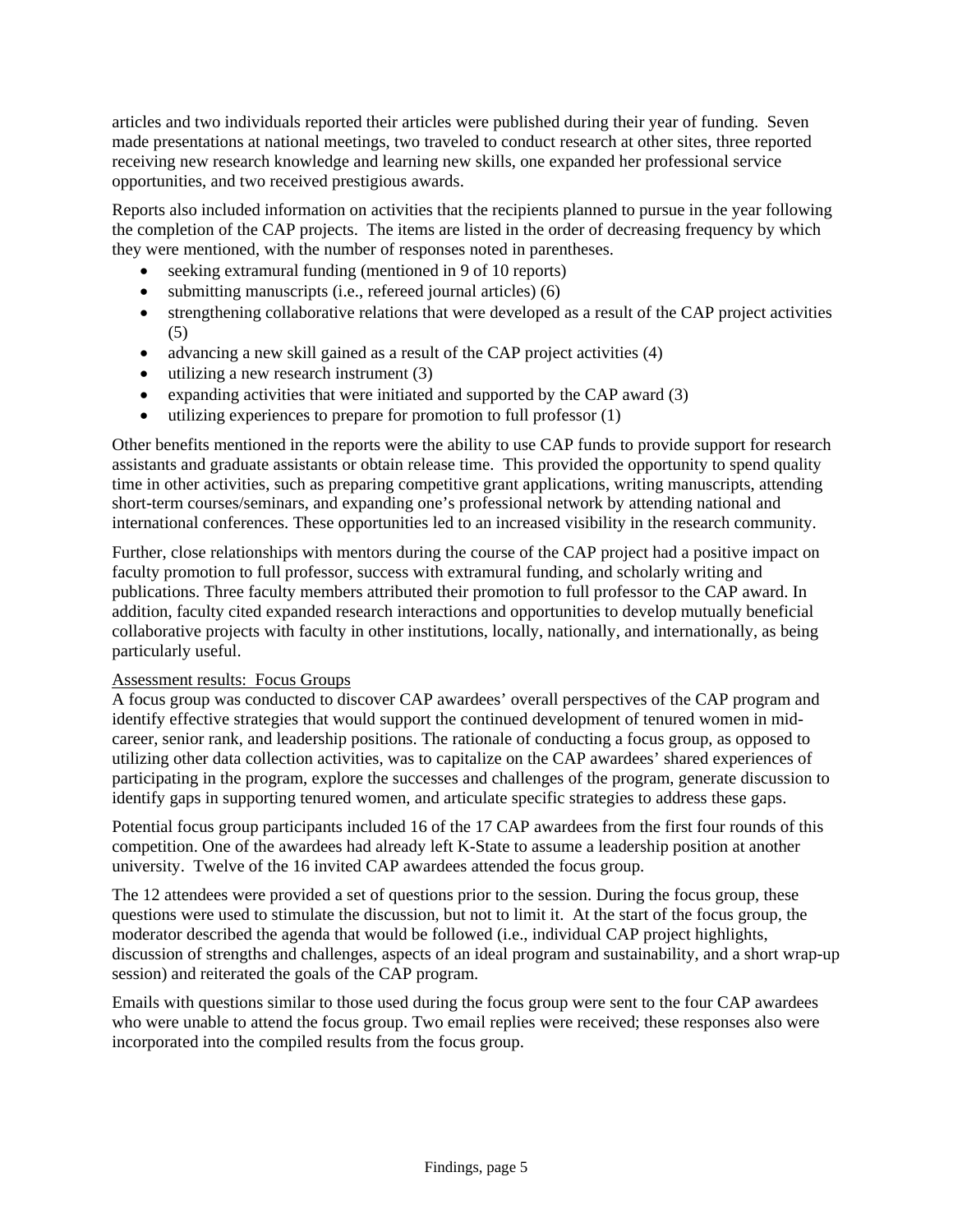# CAP Project Highlights

Focus group participants were asked to share highlights of their project, specifically how their project enhanced networking opportunities, research expertise and stature, and development of leadership skills.

Responses indicated the most frequently utilized aspects of projects from CAP funds were

- sustaining or bridging current research
- hiring of a staff person (e.g., technician, graduate student assistant)
- traveling for professional purposes
- using seed money to start research projects
- continuing their research while transitioning to an administrative position
- developing a new curriculum
- attending training programs
- bringing people to K-State
- covering summer salary
- developing collaborations

#### Strengths of CAP

Focus group participants identified the following items as strengths of CAP: the flexibility in the use of the funds, availability of seed money for research projects, and the opportunity for networking and mentoring. Participants also commented on the ability to leverage funds, the opportunity to participate in leadership activities, the assistance CAP provided in balancing their personal and professional lives, and the formalized relationship with or commitment from mentors.

#### Challenges of CAP Project

Focus group participants discussed the lack of flexibility in terms of the time frame of the award, specifically the predetermined beginning and ending dates of the award period. Concern was also expressed about the procedures for accounting and budgeting of the awards not being well established during the early stages of the CAP program.

Another point of discussion was related to the need for more recognition for the awardee and the mentor. Some focus group participants wanted the award to receive more publicity and more of a focus on the mentoring relationship. Others discussed the burden of educating colleagues on the purpose or intent of the award. Members of the focus group expressed concern with the way the request for proposals was delivered personally by a department head, which created the perception of the award as a "set aside" for female faculty. As one participant noted, in her department as the recipient of the CAP award, the perception was, "I got it because I'm a woman and I need it because I'm a woman." Some participants also mentioned the perception of discrimination ADVANCE and CAP awards created in their departments due to how the awards were publicized.

An additional challenge mentioned by one participant was the definition and the requirement of a mentor in the CAP RFP. She explained that in some professions independent work is encouraged and reliance on a mentor is considered a weakness. Enforcing the accountability of the mentor had been a challenge for one CAP awardee, while another awardee questioned how beneficial interaction with a mentor was.

#### The Ideal Program

The focus group was asked to provide their perspectives on what would constitute an "ideal program" with the goals of CAP (i.e., supporting tenured women, enhancing research, networking, and leadership skills) and how this ideal program would be sustained.

One of the themes that emerged from the discussion was that an ideal program would have extremely flexible guidelines in terms of utilization of funds, timing of the award period, and support for research staff. In addition to flexibility, several participants mentioned the importance of including various types of training, including formalized training in the acquisition of leadership, research, technical, and advocacy skills, and formal advice on how to share one's accomplishments. There also were suggestions that the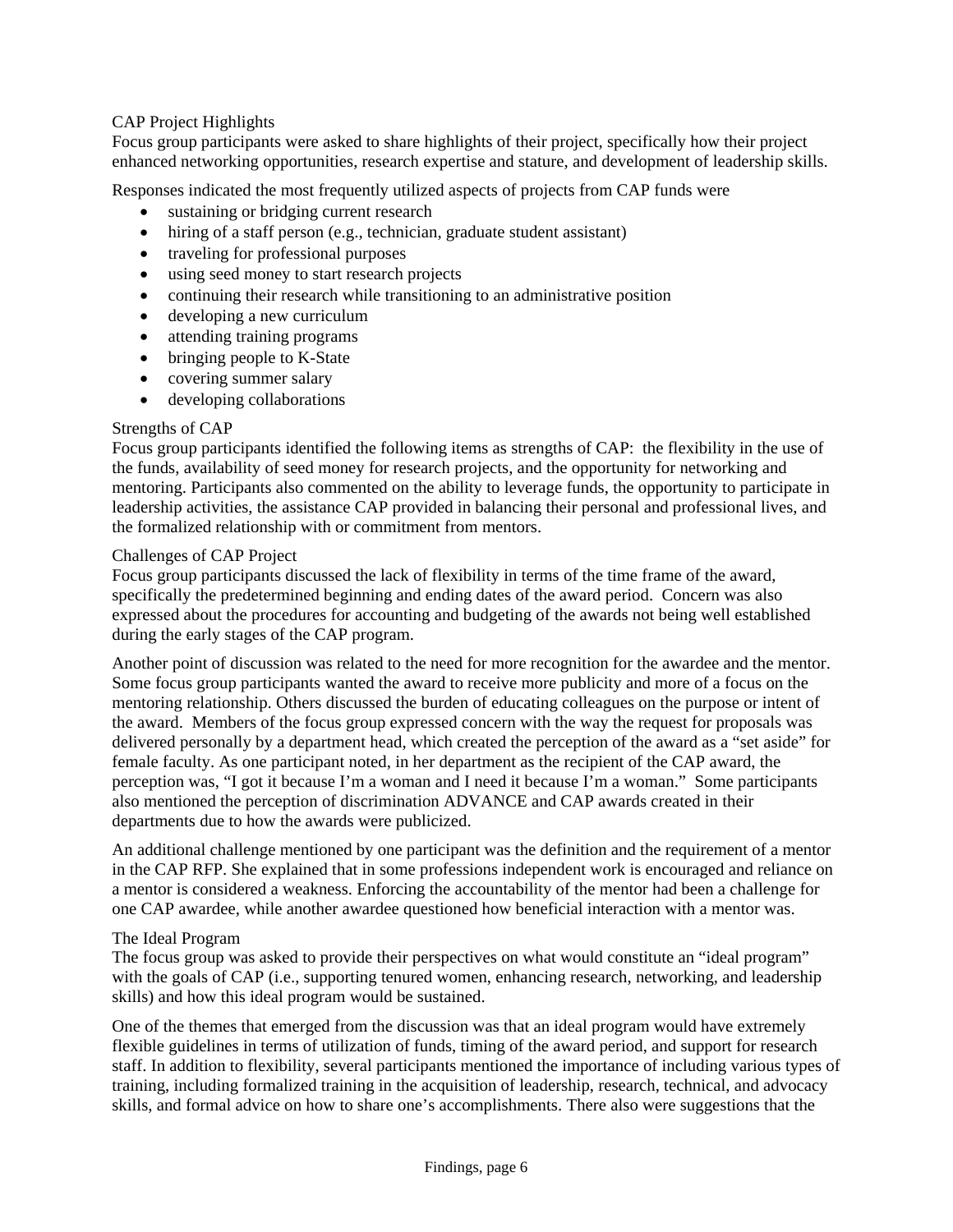program include a more formal process for recognition of recipients and that the number of awards per year be increased.

Responses during this session also indicated that focus group participants were interested in networking with other CAP awardees. One focus group participant suggested avenues of proactive communication (i.e., purposeful meetings), while another recommended a shared approach for mentoring, namely having previous awardees mentor new awardees (e.g., full-circle learning). Other aspects of the ideal program for tenured women should include implementing graduated funding levels, making mentoring optional, providing funds specifically for travel, maintaining a focus on faculty, and incorporating eligibility to reapply.

# Sustainability

The final topic of discussion for the focus group participants was sustainability. Suggestions for sustainability included reinvestment into CAP of sponsored research overhead funds from grants subsequently received by CAP awardees, as a form of return on investment. An additional recommendation to ADVANCE posited by a focus group participant was to emphasize private fund raising to support the program. Focus group participants also discussed requesting that department chairs, college deans, and university administrators provide support for programs that focus on tenured women through internal reallocation. The need to institutionalize mentoring as part of the annual merit evaluation process was also emphasized.

# *Climate Survey Findings*

The purpose of the Kansas State University (K-State) Community and Climate Survey was to assess how faculty members at K-State perceive the environment in which they work and live. As such, "climate" was defined as current attitudes, behaviors, and standards of employees and students concerning the access for, inclusion of, and level of respect for individual and group needs, abilities, and potential. The format of the survey was guided by K-State's *Principles of Community.* These principles help frame the climate at K-State and affirm collective expectations for the campus community.

This report presents the results of the K-State Community and Climate Survey, including descriptions of how the instrument was developed, as well as survey administration procedures. The results of the survey are organized by section (I. Hiring Process, II. Current Work Environment, III. Current Institutional Environment, IV. Professional Advancement and Leadership, and V. Demographics), with supportive analyses and evidence provided in the appendices as noted. For reporting purposes, demographic data are presented first to provide context for the reader.

#### *Procedure*

In the spring of 2007, all K-State faculty with valid email addresses (*N* = 1261), including faculty at K-State Libraries and the Salina Campus, received an email from Provost Duane Nellis requesting their participation in an upcoming survey regarding faculty's perceptions of the overall climate of the campus community. The survey itself was open for two weeks, with several reminders to complete the questionnaire sent to faculty who had not yet responded.

#### *Methods*

Survey responses were aggregated to preserve survey participants' confidentiality. Additionally, data were not reported if a particular demographic group contained six or less respondents, or if individuals were easily identifiable. Highlights from faculty responses are discussed in the text below.

#### *Faculty Profile*

A total of 612 K-State faculty responded to the K-State Community and Climate Survey for a 48.5% response rate. Of the 612 respondents, 573 completed the entire survey (i.e., 93.6% completion rate). Demographic information highlights include: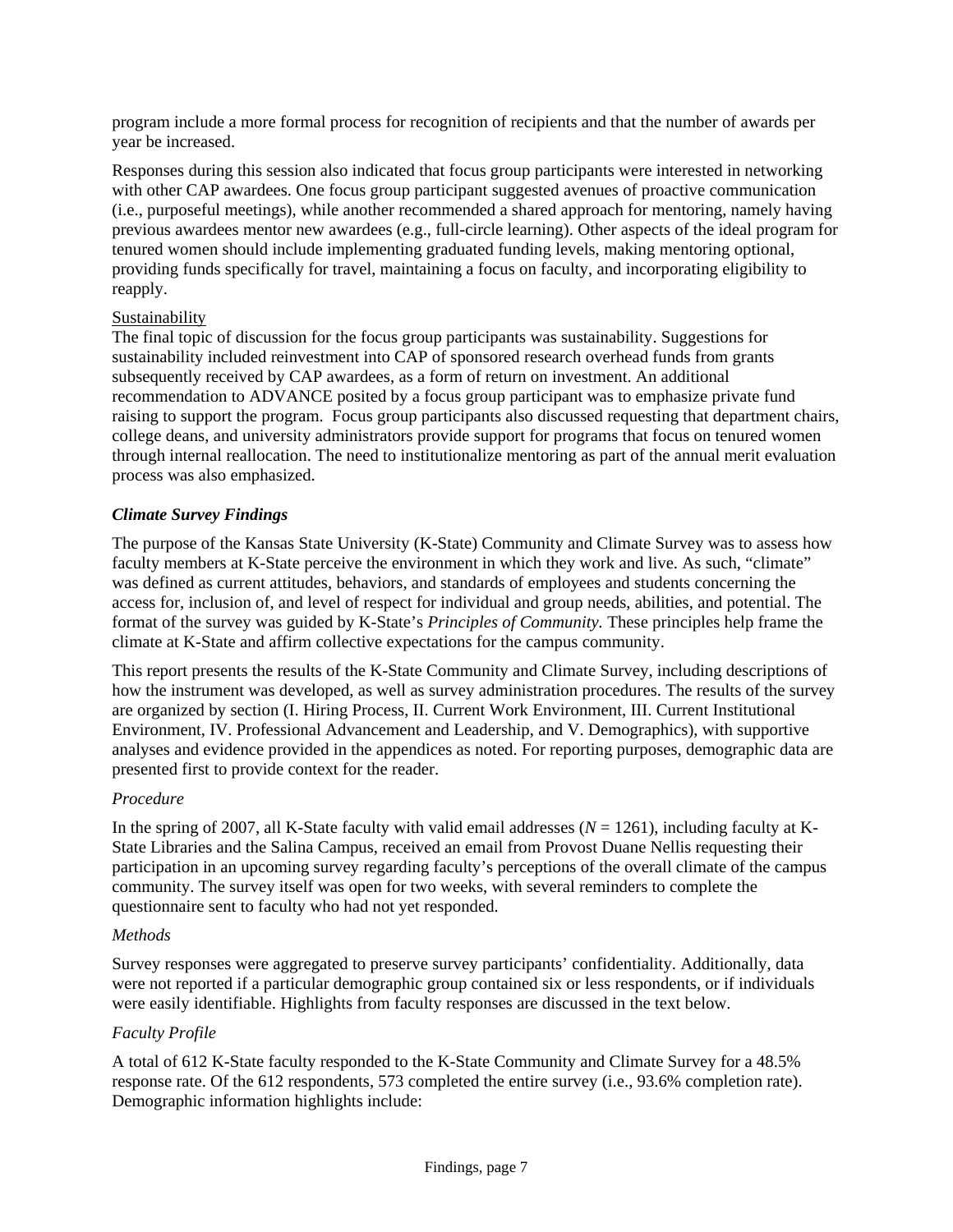| <b>Demographic Information</b>      | <b>Number of Respondents</b> |
|-------------------------------------|------------------------------|
| Ethnicity                           |                              |
| White                               | 84.6% $(n = 518)$            |
| Asian                               | 9.2% $(n = 56)$              |
| Hispanic                            | 2.5%<br>$(n = 15)$           |
| <b>Black</b>                        | 1.8%<br>$(n=11)$             |
| Gender                              |                              |
| Male                                | 64.4% $(n = 394)$            |
| Female                              | 33.8% $(n = 207)$            |
| <b>Tenure Status</b>                |                              |
| Tenured                             | 63.9% $(n = 391)$            |
| Tenure-track                        | 20.4% $(n = 125)$            |
| Non-tenure-track                    | 10.1% $(n = 62)$             |
| Academic Rank                       |                              |
| University Distinguished Professors | 2.5% $(n = 15)$              |
| <b>Full Professors</b>              | 33.8% $(n = 207)$            |
| <b>Associate Professors</b>         | 28.1% $(n = 172)$            |
| <b>Assistant Professors</b>         | 21.6% $(n = 132)$            |
| Instructors                         | 6.9% $(n=42)$                |

#### *Analyses of Results*

#### I. The Hiring Process

Included in this section were questions pertaining to respondents' attitudes toward the hiring process itself, as well as retrospective and current attitudes toward their job. There were no statistically significant differences based on gender, ethnicity, or tenure status; however, respondents overall reported having reasonably more positive attitudes toward their job than the hiring process.

#### II. Current Work Environment

The first items in Section II asked about faculty members' attitudes toward their current work environment. University distinguished professors reported extremely positive attitudes when compared to all other faculty ranks. However, in general, all faculty ranks reported positive responses about their environment, with scores falling well above the midpoint of the scale.

The next set of items addressed respondents' perceptions of seven different types of workload (teaching, advising, service, upper-level grad courses, research requirements, extension service, and committee work) in comparison to colleagues with similar appointments. Across the following four types of workloads (advising, graduate courses, research, and committee work), tenured faculty reported having a higher workload than either tenure-track and/or non-tenure-track faculty. Next, questions addressed whether faculty have access to various resources (e.g., teaching assistant support, release time, staff support), as well as perceptions of the quality of their office and lab space. Results showed that there was no statistically significant difference in access to resources. For faculty who have both office space and lab space, respondents reported being more satisfied with their office space than their lab space.

On issues related to mentorship, results indicated that women were two times more likely to have an individual that assisted them in career development than men. Respondents reported that mentors provided equal assistance in a variety of categories (e.g., promotion, professional development) regardless of gender, ethnicity, or tenure status.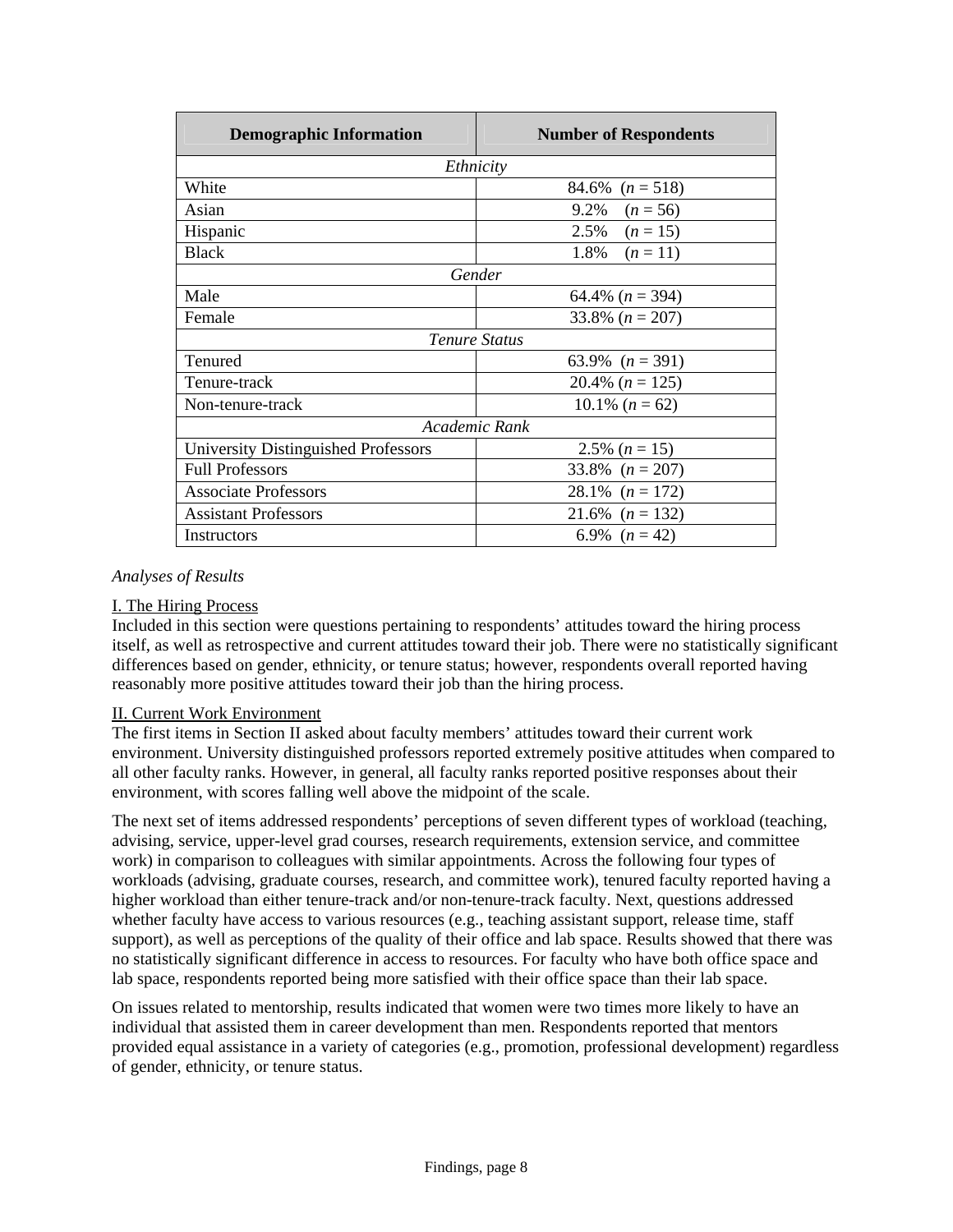The last items in Section II addressed attitudes toward the tenure and promotion process. Results showed no statistically significant differences in attitudes by gender, ethnicity, or tenure status.

# III. Current Institutional Environment

This section examined the extent to which the institution creates and preserves a climate that adheres to the K-State *Principles of Community* and offers a positive working environment. The first set of items asked about work-life conflict; specifically looking at the ease of achieving balance between work and personal life, and the quantity and quality of on-campus support. Correlation analyses indicated that for individuals who reported a higher level of work-life conflict, they also reported lower levels of achieving balance and receiving on-campus support. Moreover, those reporting receiving more on-campus support also reported an increase in achieving balance.

The next several items related to perceived discrimination in the workplace. The first four items assessed the perceived frequency of inappropriate sexual email/advances, sexist remarks, and whether sexual harassment claims are taken seriously. Specifically,

- Tenured faculty reported higher frequencies of inappropriate sexual email/advances and sexist remarks in their current work environment as compared to non-tenure-track faculty.
- Tenured and non-tenure-track faculty reported that sexual harassment claims are taken seriously more frequently (i.e., more 'Rarely' than 'Never') as compared to tenure-track faculty.
- White faculty reported that sexual harassment claims are taken seriously more frequently (i.e., more 'Rarely' than 'Never') as compared to Non-White faculty members.

The next nine items related to the frequency of discriminatory behavior based on categories outlined in K-State's *Principles of Community*. There was little variability in respondents' ratings on these items, such that scores tended to fall in the lower end of the distribution, indicating that, on average, discrimination *Never* or *Rarely* happens.

The next four items related to dual careers. Correlations between these items showed that as partner/spouse job satisfaction increased, respondents were less likely to consider leaving the university to enhance their partner/spouses' career opportunities. Tenure-track respondents reported that they were somewhat more likely to consider leaving the university to enhance their partners/spouses' career than tenured or non-tenure track individuals.

The next set of questions asked about respondents' perceptions of whether female faculty or faculty of color are underrepresented in their departments and whether the departments are actively engaged in recruiting and promoting these groups.

- Men were more likely than women to report that their departments have made an effort to actively recruit and promote female faculty, with scores falling well above the midpoint of the scale for men and slightly above the midpoint for women.
- As compared to White faculty, Non-White faculty reported a higher level of agreement that female faculty are underrepresented in their departments.
- As compared to White faculty, Non-White faculty reported a lower level of agreement that their departments have made an effort to actively recruit and advance faculty of color.

Lastly, respondents reported their level of overall job and career progression satisfaction at K-State. Job satisfaction and career progression satisfaction were highly and positively correlated (i.e., as respondents' job satisfaction increased, satisfaction in their career progression also increased). Regardless of gender, ethnicity or tenure status, respondents reported a slightly higher level of job satisfaction than career progression satisfaction.

#### IV. Professional Advancement and Leadership

Items in this section looked at on-campus and off-campus leadership positions, as well as departmental and campus-wide committee service. With regard to on-campus and off-campus leadership positions,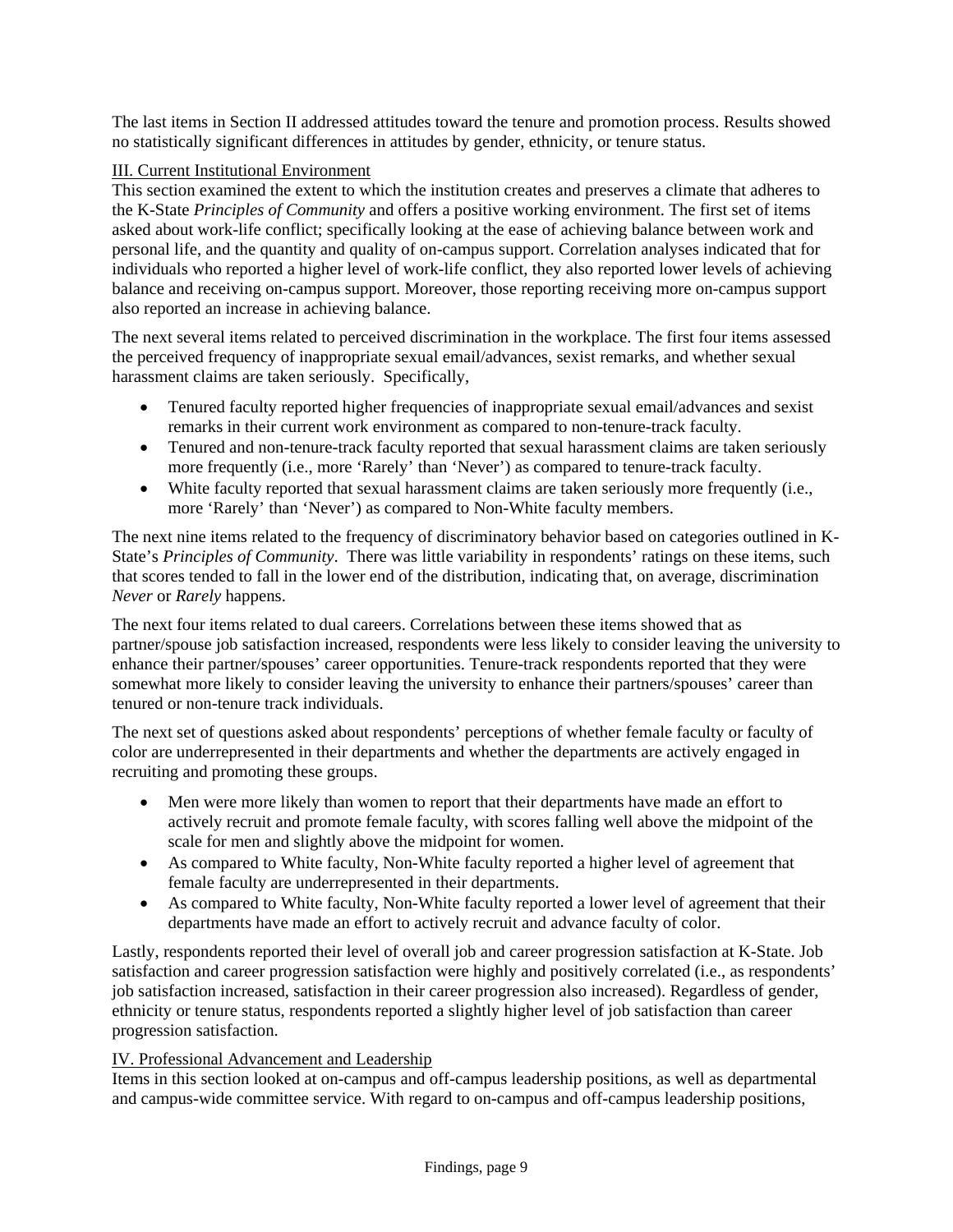Whites were 2.47 times more likely to report at least one on-campus leadership position and Non-Whites were 2.30 times more likely to report having held at least one off-campus leadership position. Results showed no statistically significant findings for gender.

For departmental and campus-wide committee service during the past five years, the analysis reviewed frequency data that indicated whether respondents had served on, chaired, or both served on and chaired various committees. Across all groups, the majority of respondents reported serving on 1 - 4 committees and chairing no committees, with the exception of White men who chaired 1 - 4 committees during the academic year.

#### V. Predicting Job and Career Progression Satisfaction: A More Detailed Analysis

Hierarchical regression analyses were performed on items 29.1 (Job Satisfaction) and 29.2 (Career Progression Satisfaction) to provide a more detailed picture of job and career progression satisfaction. In Step 1, gender and ethnicity were entered, and in Step 2, either job or career satisfaction values were entered (for the models predicting career progression satisfaction and job satisfaction, respectively) to help control for the high correlation between the two variables. Then, in Step 3 other relevant variables were entered to see whether these variables provided any predictive utility after controlling for demographic characteristics and for the relationship between the two areas of satisfaction. The relevant variables for Step 3 were chosen by looking at the zero-order correlations between the major constructs created in analyzing the survey. The major constructs were: career progression satisfaction, hiring process, job characteristics, current work environment, attitudes towards the tenure process, achieving balance, on-campus support, and discrimination by category (total scale score).

The predictors accounted for a statistically significant amount of variance in both job satisfaction (62%) and career progression satisfaction (58%), although the predictors differentially predicted job and career progression satisfaction. Job satisfaction increased as career progression satisfaction increased, and vice versa. Job satisfaction also increased as positive attitudes toward their department and more favorable perceptions about their job increased. On the other hand, career progression satisfaction increased as positive attitudes toward the hiring process and tenure process increased, as well as when their reports of discrimination decreased. Thus, the more positive respondents felt about their career, their department, and their jobs, the more they were satisfied with their jobs; however, the more positive respondents felt about their jobs, the hiring process, and the tenure process, the more satisfied they were with their career progression.

#### *Conclusions*

In general, respondents were fairly positive about the climate at K-State. These results are evidenced by respondents' overall satisfaction with their job and career progression, low rates of perceived discrimination, positive attitudes toward the tenure process, and equal access to resources. In general, respondents reported that female faculty and faculty of color were underrepresented in their departments. Faculty respondents also indicated that their departments have made an effort to actively recruit and promote female faculty and faculty of color.

Moreover, the results of the hierarchical multiple regression analyses revealed that attitudes and perceptions most related to job satisfaction were higher career progression satisfaction and more positive attitudes toward work environment and qualitative aspects of the hiring process. In addition, attitudes and perceptions most related to career progression satisfaction were more positive attitudes toward financial aspects of the hiring process and the tenure process, and a decrease in all aspects of discrimination.

A more comprehensive analysis is still in the process of being completed.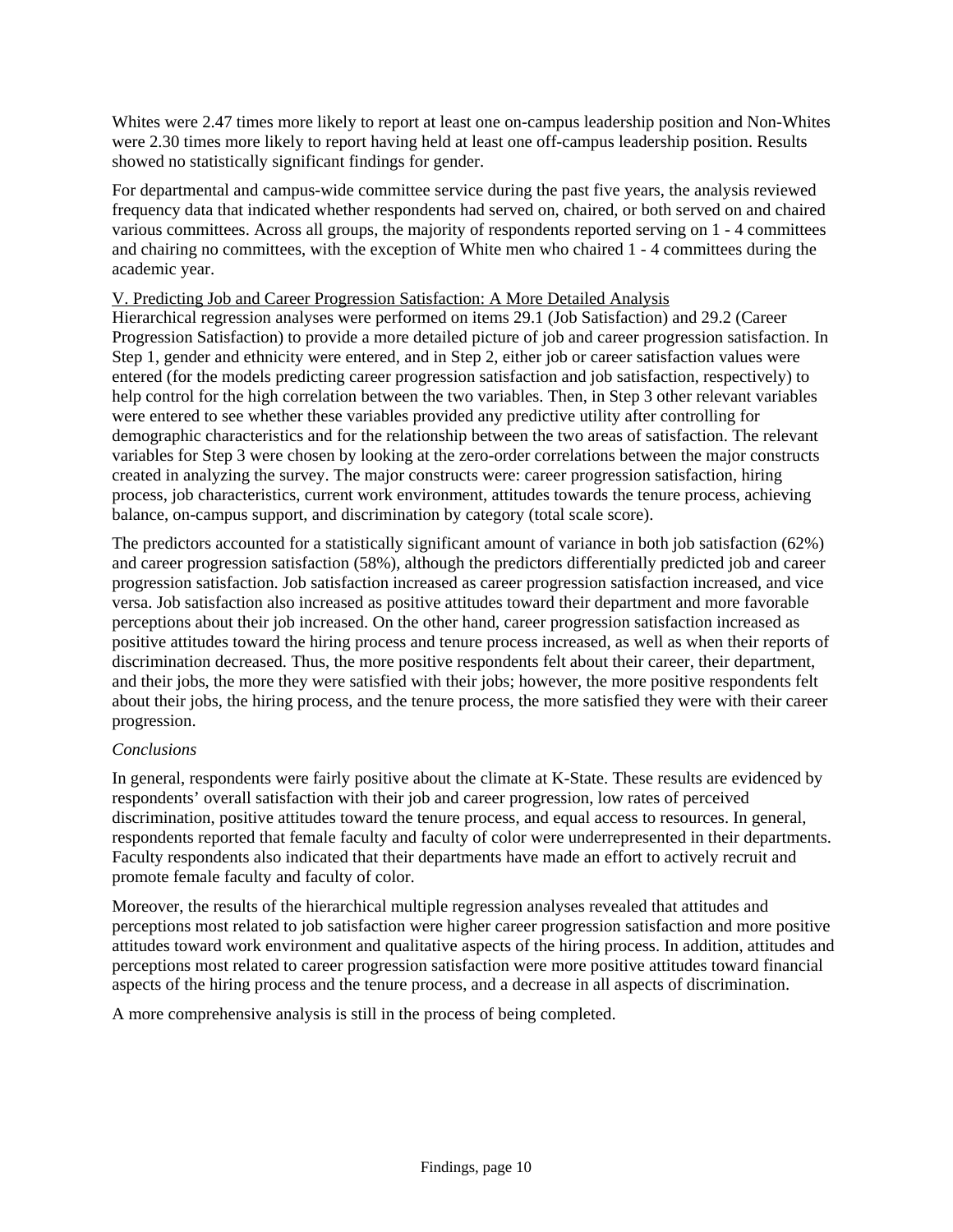# **College-level Activities**

#### *College of Agriculture*

The Professional Development Program (PDP) offers small competitive awards to tenured and tenure-track women faculty members to enhance their scholarly and instructional activities.

This program has had the following outcomes:

- 15 women (4 Full Professors, 4 Associate Professors, and 7 Assistant Professors) from five departments participated in the most recent year of the project.
- 61 total awards to 23 women have been made over the course of the project.
- Awards have supported domestic and international conference attendance, workshop participation, sabbatical leave, seed money for research, and visits to other universities.
- Participants reported benefits such as making new contacts in a research area, developing grant proposals with new colleagues; enhancing an existing research area; learning about educational innovations at other universities; and implementing new leadership skills.

#### *College of Arts & Sciences*

The Career Enhancement Opportunities (CEO) initiative provides competitive funding for tenuretrack women faculty members to enhance their scholarly activities.

The CEO initiative has had the following outcomes:

- The year 5 competition for CEO is pending. Assistant professors in the natural and social sciences will be eligible.
- 55 total awards to 27 different women have been made over the course of the project.
- Awards have provided funds for domestic and international conference attendance, workshop participation, research support, and visits to other universities.
- Participants have reported benefits such as establishing important professional relationships; obtaining feedback on current research projects and exploring ideas for future research projects; increasing visibility for their research; identifying possible areas of collaboration; learning a research new technique; jump-starting a new line of research; meeting program officers from funding agencies which resulted in successful grant proposals and panel service.

#### *College of Engineering*

The Research Enhancement Visits (REV) initiative provides funding for tenured and tenure-track women faculty members to enhance their scholarly activities.

- Five awards were made in year five of the project to five women in three departments.
- 33 total awards have been made to 12 different women over the course of the project.
- Awards have supported domestic and international conference attendance, workshop participation, and visits to other universities, research centers and federal agencies.
- Participants reported benefits such as making contacts for future research collaborations; providing visibility within their research disciplines, receiving review of research from member of National Academy of Engineering who encouraged submission of research to journal he edits; and meeting program directors of federal funding agencies to discuss research proposals.

#### *College of Veterinary Medicine Parallel Paths Program*

All CVM faculty (tenured, tenure-track, and term) are eligible to participate in Parallel Paths. The Parallel Paths initiative involves groups of CVM faculty known as Prides. It is intended to foster the development of junior faculty, sustain the productivity of senior faculty, and create an environment that helps them be successful in their teaching, research, clinical, and service roles. Pride groups consist of three senior faculty facilitators and ten to eleven junior faculty in each group. These groups meet monthly to focus on achieving success on paths that are parallel but specific for each faculty member. A total of 24 faculty members, 11 women and 13 men, are participating this year.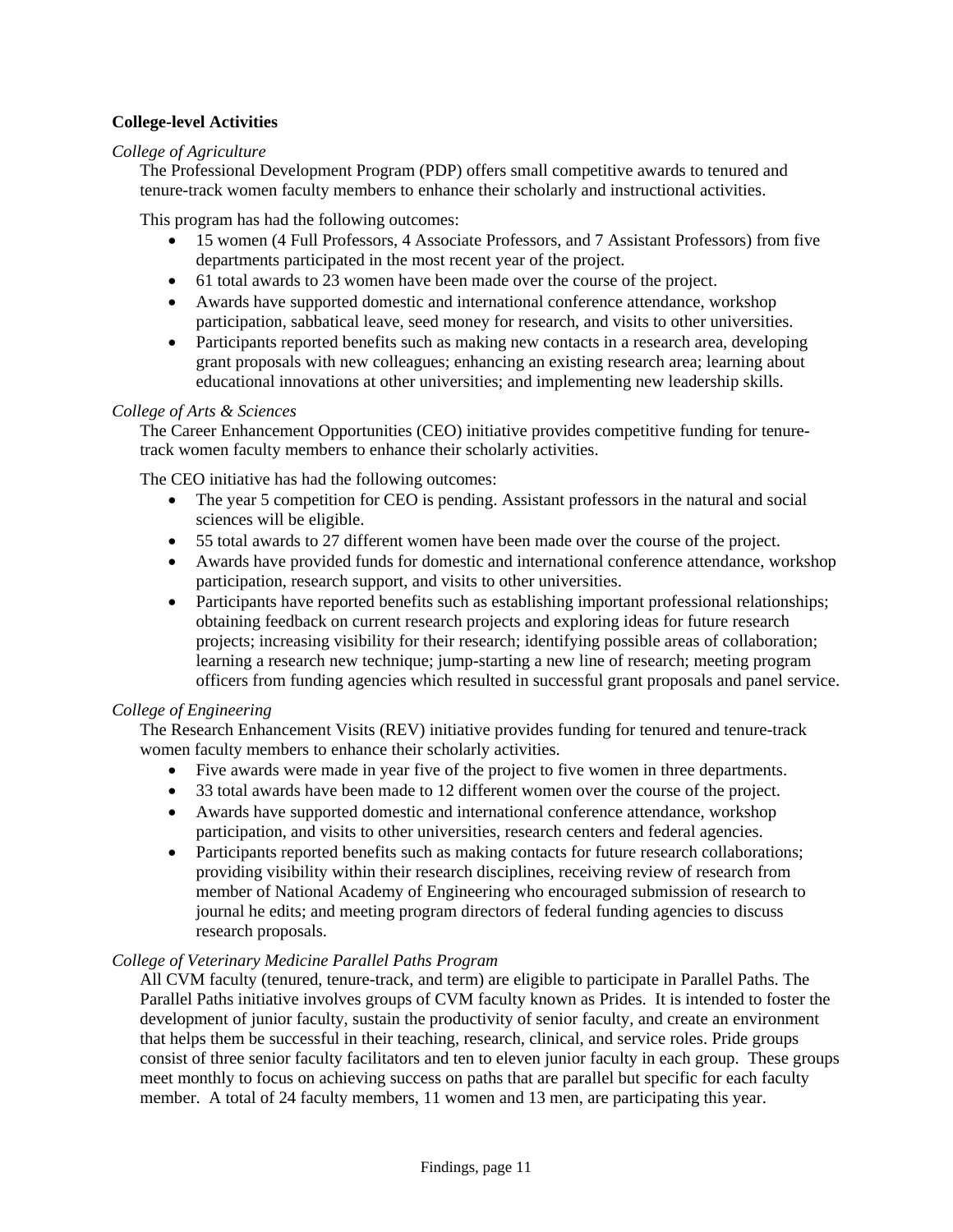# **Kansas State University ADVANCE Institutional Transformation Project Year Four 4th Quarter and Year Five Activities to Date**

Our ADVANCE Institutional Transformation Project was designed to address three barriers to women's advancement in science, engineering, and mathematics (SEM) at Kansas State University (K-State): lack of effective recruitment, exclusion from networks, and subtle biases working against them. We had four goals at the inception of the project. These were:

- 1) To institute changes in existing departmental policies, procedures and practices, and develop new ones as needed to foster a gender-equitable climate within partner departments;
- 2) To expand and enhance departmental recruitment practices to attract more women applicants and ensure that candidates are not subject to subtle bias in the search and hiring process;
- 3) To implement effective programs that foster the careers of women faculty and encourage their retention through tenure and promotion; and
- 4) To propagate the successes achieved in partner departments to all SEM departments.

We report here on project activities occurring since our last annual report. This covers the period July 1, 2007 through June 30, 2008, which represents the last quarter of project year four and the first three quarters of project year five. Our activities are organized according to the level at which they were designed to have an effect: at the level of the entire project (27 SEM departments in four SEM colleges), at the college level, or at the department level. We have included in parentheses after each activity description the goal it was intended to address.

# **Executive and Steering Committees**

- The Executive Committee met regularly to discuss the progress and policies of the ADVANCE project. Dr. John English was appointed as the new dean of engineering effective July 1, 2007, and he was added as Senior Personnel on the project and as a member of the Executive Committee. Dr. Dana Britton, Professor, Sociology, joined the Executive Committee in April 2008. She brings to the project the perspective of a social scientist specializing in gender research. The four academic deans, who are members of the Executive Committee, have identified specific initiatives within each college that they plan to institutionalize after the end of the grant period. (Goals 1-4)
- The Steering Committee met monthly to coordinate and guide the direction of the project initiatives. Dr. Rich Gallagher returned to the Steering Committee in July 2007 to represent the College of Engineering when the new Dean of Engineering was appointed to the Executive Committee. This committee reviewed the ADVANCE Distinguished Lecture Series (ADLS) and Career Advancement Program (CAP) proposals and made funding recommendations to the PIs. (Goals 1-4)

# **Project-level Activities:**

# *ADVANCE Distinguished Lecture Series (ADLS)*

- The project hosted an ADVANCE Distinguished Lecture (ADLS) Series panel luncheon in Spring 2008. We invited all eligible participants (tenure-track women faculty), their department heads, and deans to a panel luncheon to learn more about the ADLS program and the benefits of and suggestions for hosting a speaker under its auspices. The panel consisted of four women, each representing one of our four SEM colleges, who spoke about their experiences in hosting a distinguished lecturer and provided advice and encouragement to other eligible women. Deans provided financial support for women faculty members in their colleges to attend. (Goal 3, 4)
- Distributed the ADVANCE Distinguished Lecture Series (ADLS) *Tips on Hosting a Speaker* brochure to new ADLS awardees. This brochure is available on the K-State ADVANCE website at the URL below. (Goal 4)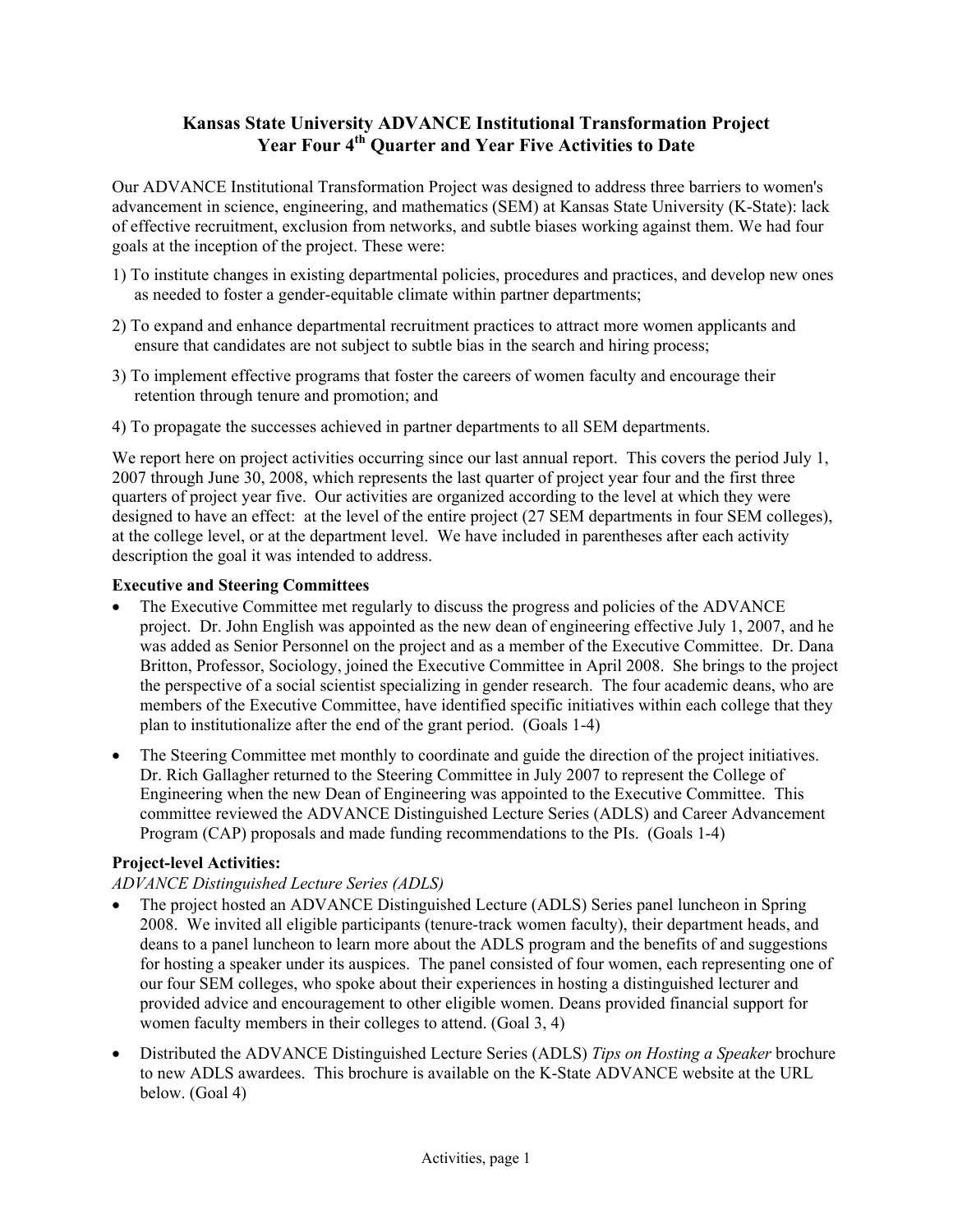<http://www.k-state.edu/advance/SeminarsEvents/Tips%20on%20Hosting%20a%20Speaker.pdf>

• Calls for proposals were issued for the ADLS in Fall 2007 and in Spring 2008. The decision was made to maximize use of limited resources by limiting participation to tenure-track women faculty members for the Spring 2008 call. However, we expanded the scope of the project by identifying additional departments in which women were eligible to participate. This included 11 additional departments in two other colleges. A total of 34 women received awards to host speakers in project year five. We will issue another call with applications due in September 2008. Assessment of this program continues and recent results are reported in the Findings section. (Goal 3)

# *Career Advancement Program (CAP)*

• One call for proposals for the Career Advancement Program (CAP) for tenured women faculty members in SEM departments was issued in Spring 2007. Four awards were made, which are in progress. (Goal 3)

# *Equity Action Workshop*

• On January 25, 2008, we co-sponsored two workshops facilitated by JoAnn Moody. These dealt with mentoring issues for newly-hired/pre-tenure and mid-career/senior faculty, respectively. (Goals 1, 2)

# *Special Assistant to the Provost*

• A white male and an African American female served as Special Assistants to the Provost during Year Five. Funding is provided through grant indirect cost return. (Goal 3)

# *Websites*

- The guidelines, reporting forms, upcoming events, and resources for all K-State ADVANCE initiatives were maintained on the K-State ADVANCE website. (Goals 1-4)
- The Work/Life website created by ADVANCE was advertised to all SEM faculty and staff. ([www.ksu.edu/worklife](http://www.ksu.edu/worklife)) (Goals 2-3)

# *Other Activities*

- Developed a one-page document that serves as a guide for discussion of start-up needs for new faculty members and department heads. This guide is available on the ADVANCE website and department heads are encouraged to send this document to all candidates invited to campus for interviews. The goals is to improve the transparency of the negotiation process and to institutionalize the work that our ADVANCE project has done to help reduce subtle bias in policies, procedures, and practices on our campus. (Goal 1-2)
- Analyzed data from 13 years of delay of tenure clock requests to determine the tenure outcomes from male and female faculty who utilized this policy. Results were shared with Executive Committee, Steering Committee, and IAB. (Goal 1)
- Developed draft parental leave policy and presented to Deans' Council for review. The revised policy will be shared with department heads and presented to Faculty Senate for possible action. (Goal 1)
- A team of six SEM faculty members and administrators attended the ADVANCE Big 12 Workshop on Faculty Recruitment and Retention at the University of Oklahoma in January 2008 as representatives of the K-State ADVANCE Project. The K-State President provided funds to support the travel expenses of the team (Goals 1-4)
- Dyer, Montelone, and Britton met periodically with the OEIE staff to analyze and discuss the results from the university-wide climate survey, developed by the K-State ADVANCE Project and administered in April 2007. An Executive Summary is being prepared for campus-wide distribution in August 2008. (Goals 1-4)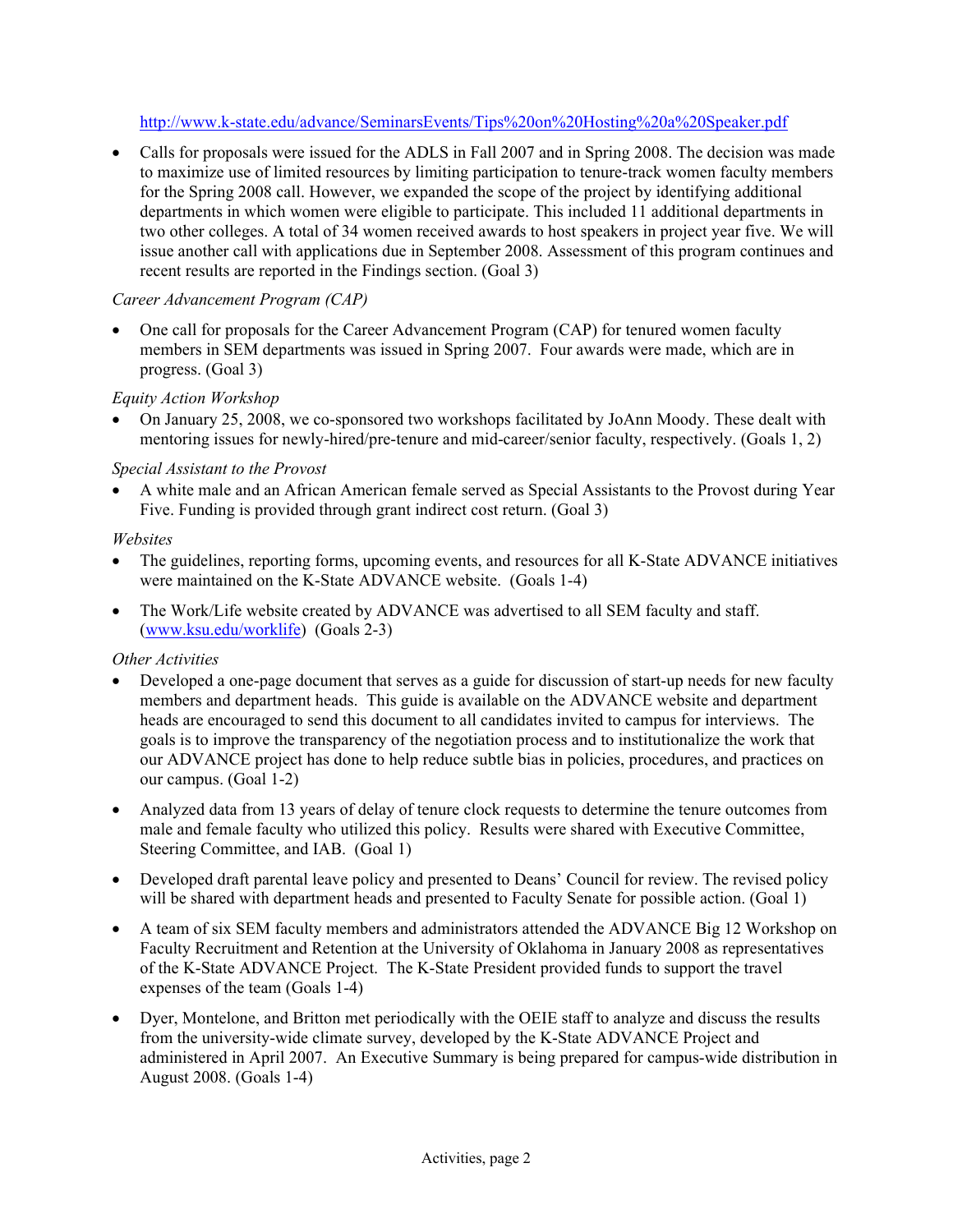# **College-level Activities:**

All four participating colleges continued to conduct specific programs to benefit or enhance the number of SEM women faculty in their colleges.

- Agriculture sponsored a fifth round of Professional Development Awards. In this reporting period, 15 of these awards (ca. \$2000 each) were made for travel and conference attendance, seed funding for research projects, and sabbatical leave. (Goal 3)
- Arts & Sciences delayed the next round of the implementation of the Career Enhancement Opportunities (CEO) awards until August 2008 due to a reassessment of the most effective mechanisms to encourage institutional transformation. (Goal 3)
- Engineering conducted two programs; one focused on recruitment and the other on retention and professional advancement.
	- o Recruiting to Expand Applicant Pools (REAP) supports department heads and/or senior faculty on recruiting trips to sites likely to have large numbers of eligible women faculty candidates. One department used REAP funding in conjunction with a department head search during this reporting period. (Goal 2)
	- o The Research Enhancement Visits (REV) program provided travel funds to tenure-track and tenured women faculty members to allow them to visit national laboratories or travel to collaborate with colleagues elsewhere. In this reporting period, five awards were made to five faculty members. (Goal 3)
- Veterinary Medicine used its funding to continue to support the group mentoring program, Parallel Paths. The two established groups increased their membership and 24 individuals are participating in year five. Each group is composed of tenure-track and tenured men and women faculty members. Each group met periodically over dinner and discussed issues pertaining to career advancement. (Goal 3)

#### **Department-level Activities:**

- Original partner departments submitted written reports of their activities to the Executive Committee. These are summarized below: (Goals 1-3)
	- o Biological and Agricultural Engineering (BAE) provided financial support to a female faculty member and several of her female undergraduate and graduate students to participate in four national professional conferences. These individuals gave technical presentations and took part in student poster, paper, and design competitions. This female faculty member also received support for lab personnel and travel conducted in conjunction with her role as an elected member of the Board of Trustees of a national professional society. The review and revision process for BAE's Annual Evaluation Guidelines and Promotion and Tenure Guidelines were completed during this reporting period.

These activities provided professional development for the female faculty member and her students, as well as national exposure and recognition of faculty member's research programs. Student and technician support have enabled this individual to expand her research programs and to secure additional funding from a federal agency.

o Chemical Engineering focused their Year Five activities on enhancing the recognition of their junior faculty members (2 female and 1 male) in the hopes that this would lead to enhanced networking opportunities for the group, improved ability to attract research staff and students, and, ultimately, an improved probability of career success. Specifically, ADVANCE project funds were used to: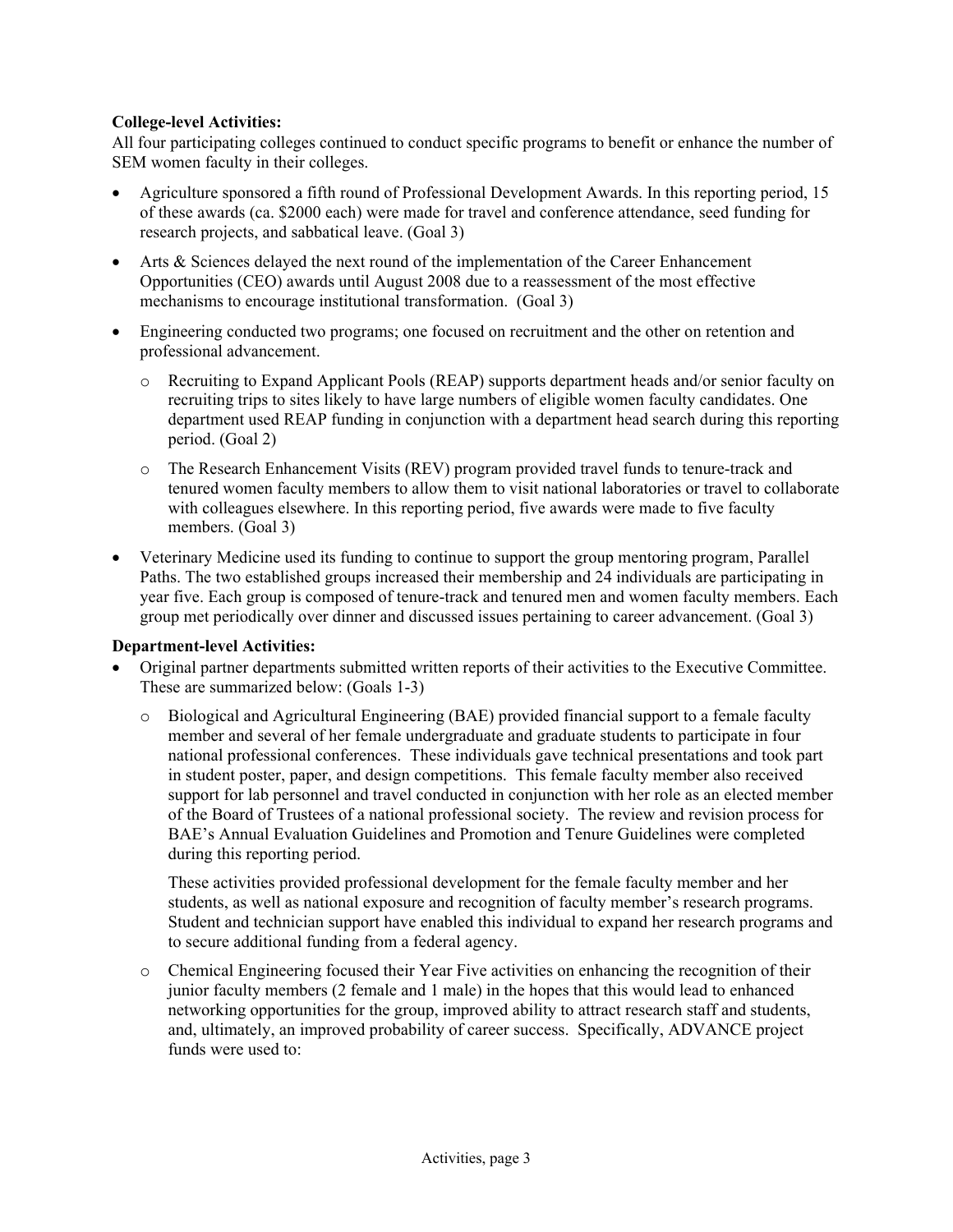- Support the design and publication of a departmental newsletter which included articles devoted to each of the junior faculty members and which was distributed to all U.S. Chemical Engineering departments and to departmental alumni.
- Support recruitment of highly qualified graduate students to our program. These graduate research students will be essential to the ultimate success of the junior faculty and attracting them to the program is a top priority.
- Support the training of ChE faculty and staff in issues related to achieving gender equity in the faculty. Four ChE faculty members and four ChE graduate students attend a workshop hosted by the KSU Physics department which explored these issues.

Furthermore, the department completed the following complementary activities using non-ADVANCE funding during Year Five:

- Supported travel for junior faculty members to attend professional meetings.
- Allowed junior faculty members to select and host national leaders in their fields as departmental seminar speakers.
- Ensured that each junior faculty member visited with every departmental seminar speaker (to expand their networking opportunities).
- Introduced junior faculty members to potential collaborators on campus.
- o Diagnostic Medicine/Pathobiology (DMP) recruited 5 new faculty, 3 women and 2 men, to the Department. In addition, they were able to attract high quality graduate students, post-docs, and residents. The departmental website and other related documents were revised and updated to reflect the personnel and program changes. The Annual Evaluation of Faculty and Tenure and Promotion Guideline documents were reviewed and updated to reflect ongoing changes and trends in the Department. The formal mentoring process was implemented for all probationary faculty, and the department intends to continue to work to make the process consistent and uniform.

In FY 08, the department head nominated Dr. Melinda Wilkerson for the Outstanding Woman Veterinarian of the Year, and she was selected to receive this award. The award will be presented in July 2008 at the American Veterinary Medical Association (AVMA) Annual Convention.

ADVANCE funds were provided as seed funding for a collaborative project by a new woman faculty member and a senior woman faculty member.

o Geology interviewed one woman candidate for a faculty position and hosted two additional women seminar speakers during Year Five. Department faculty members also attended ADVANCE lectures in other departments. In two searches for new faculty, they advertised with the Association for Women Geoscientists and made efforts to seek out women candidates. The Geology Department will be recruiting again this coming year, and will again be actively seeking women applicants.

The department is continuing to update and revise its website so that it is more welcoming and attractive to women students and potential faculty recruits. They also plan to expand their department seminar program to invite more speakers, and they intend to especially seek out women speakers.

- New partner departments provided updates on their activities to the Executive Committee as well as written reports. A summary of each department's activities is included below.
	- o Agronomy had recently completed a review of its promotion and tenure policies prior to becoming an ADVANCE partner department. An evaluation committee was charged to review the policies again to look for subtle gender biases. The department has formalized a mentoring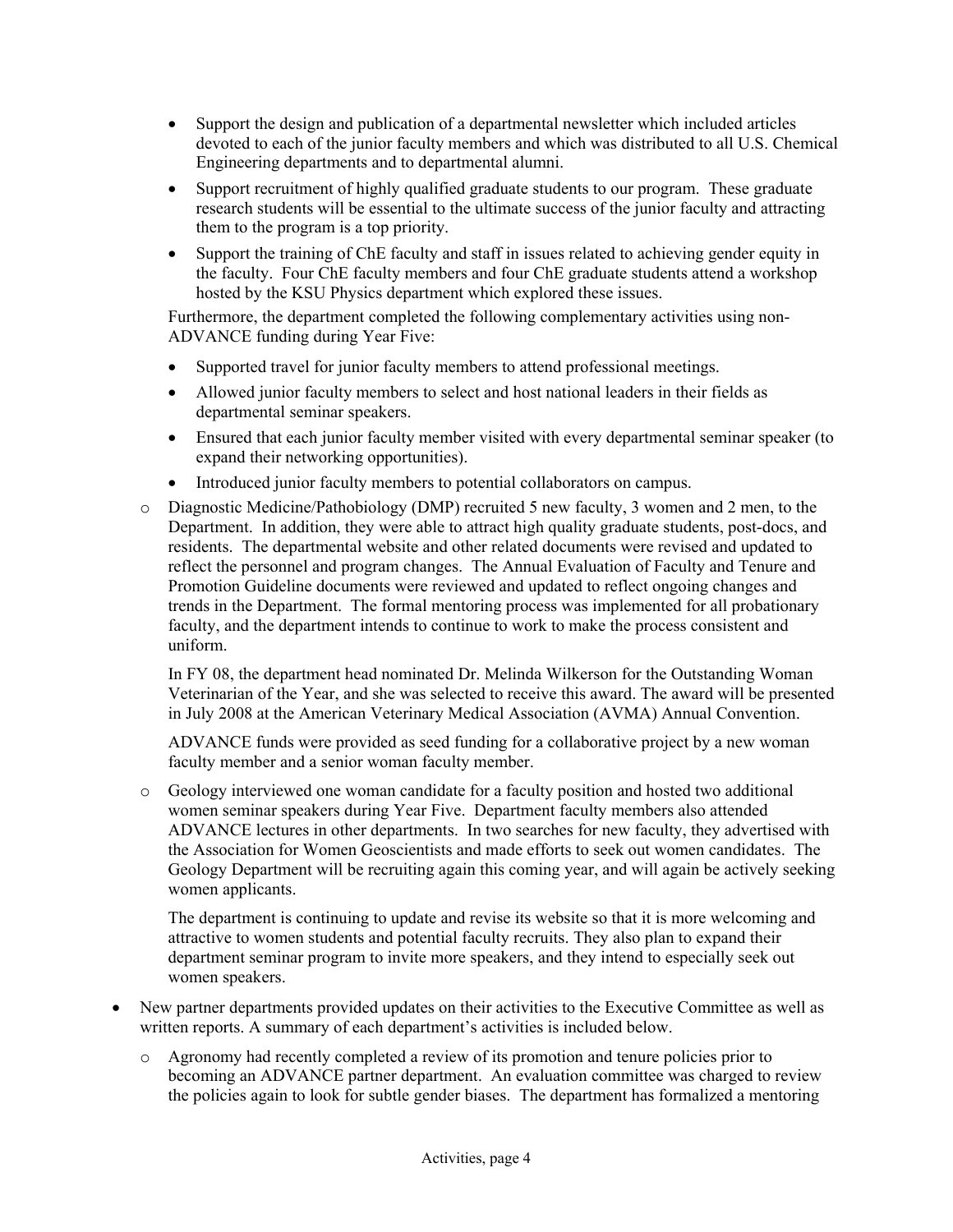process, in which all new hires have mentoring committees. The Career MAPS initiative is being incorporated for use by faculty mentoring committees.

As part of an upcoming accreditation review of the department, its website is being revised and the committee working on the website is using the guidelines developed for the K-State ADVANCE Project by Dr. Cindy Burack. The department has hired a graphic artist/web manager, and they are incorporating new images into the website. They also have recruited students to help update the content.

Agronomy also participates in the Women in Throckmorton faculty luncheons, an initiative begun as part of an ADVANCE Internal Advisory Board grant. The department has encouraged participation in the ADLS and other programs for which its faculty are eligible. The department is also actively recruiting women faculty and has recently hired a new woman faculty member.

The department would like to involve graduate students in the ADVANCE Project, as they believe this will help encourage more women to consider academic positions. In their department, women are well-represented in the M.S. programs but not in the Ph.D. and faculty ranks. The department head has noted that the ADVANCE Project has provided him with ideas on how he can support women faculty. Male faculty members in the department are not as familiar with the ADVANCE program as women, but periodic reminders are sent out regarding activities and available resources.

o The Chemistry Department had reviewed its department documents in April 2006 and these have been sent to Dr. Dana Britton, a sociologist who is a consultant with our project, for review. They also launched a complete website redesign in September 2006, using the Burack matrix. They plan to include links to resources from both local and national initiatives, such as ADVANCE, WESP, GROW, COACh, CIRTL.

The department head has been working with the K-State Women in Engineering and Science Program to co-sponsor a COACh workshop in Spring 2009. The workshop will feature professional skills development for graduate students (negotiation, conflict resolution). In addition, the department co-sponsored an ADVANCE workshop with Physics in February 2008 on the K-State campus.

Other highlights reported by Chemistry were a very good turnout at the Greenwald workshop on Implicit Bias in February 2007, two women speakers hosted as part of the ADLS program, and one of their recent hires, Christine Aikens, appears to be off to a great start. The department head said that the ADVANCE activities have allowed everyone to see the advantage of pursuing opportunities for women and minorities. ADLS has been the most beneficial, is the easiest for them to sustain, and it is easily extendable to tenure-track male colleagues.

o Clinical Sciences has completed their website redesign and reviewed their departmental policies. The evaluation, tenure, and promotion policies were shortened from thirteen to three pages. Discrepancies with the university handbook were removed. The clinical-track evaluation procedures were changed the most. This will need to be voted on by faculty.

The department head explained that she arranges a mentoring committee for each new faculty member that includes two faculty members from within the department and one from outside the department. She deliberately selects mentors from members of the search committee, because people who helped recruit faculty members have an interest in seeing them succeed. Each mentoring committee meets twice per year.

Departmental funds also were used to send a new woman faculty member to a workshop.

o Computing and Information Science (CIS) focused on three ADVANCE activities in Year Five. The first activity focused on using Cynthia Burack's Gender Equity Website Evaluation Rubric to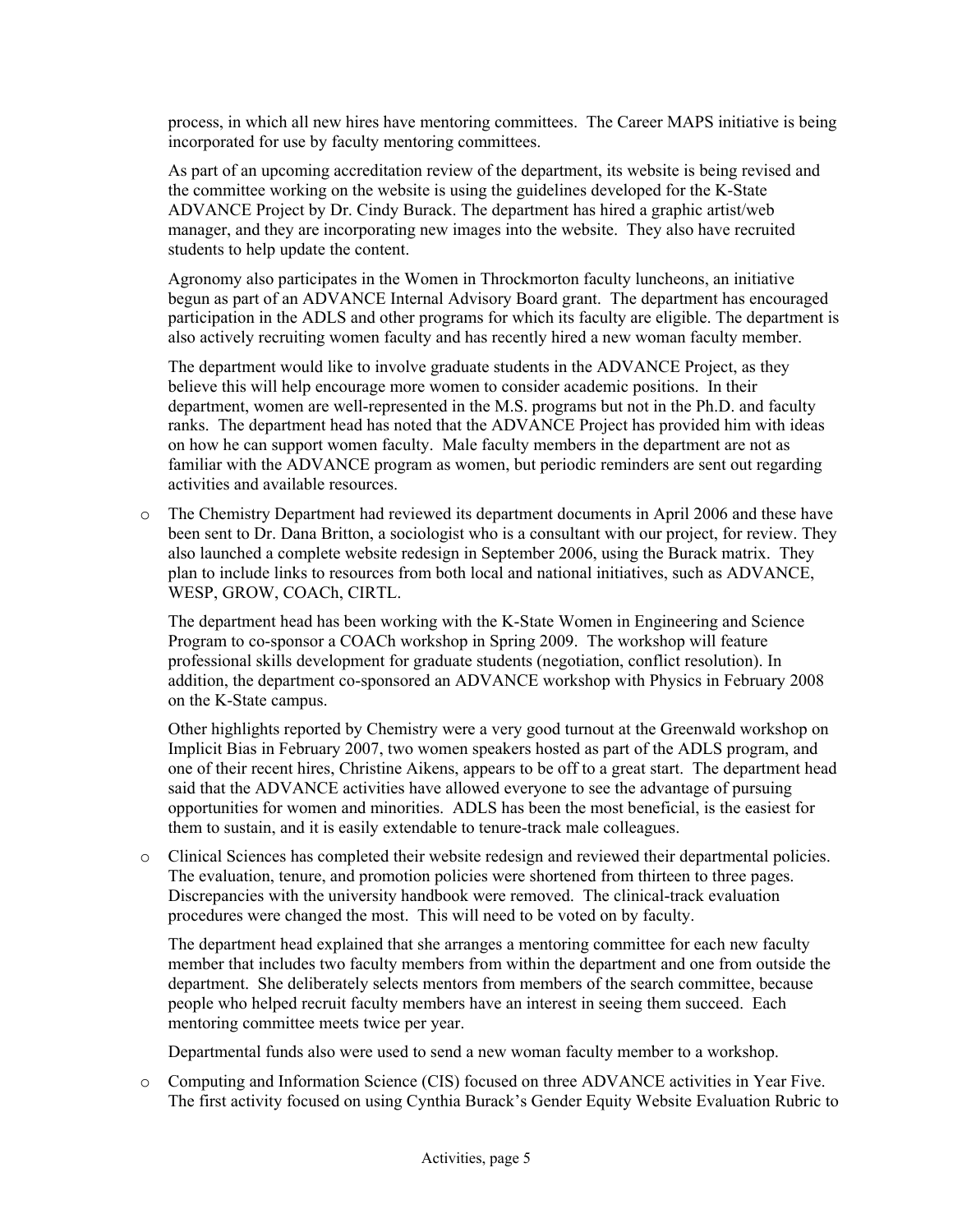review and revise CIS documents for faculty recruiting advertisements, documents on the department website [\(http://www.cis.ksu.edu\)](http://www.cis.ksu.edu/), and documents that govern promotion and tenure. These documents were reviewed by three women faculty members, one from inside the CIS Department, one from K-State but outside CIS, and one from another university. The only changes suggested by these reviewers were two places where the documents used the male gender pronoun to refer the department head.

The second major activity involved the CIS website faculty committee, composed of three men and two women. One of the outside reviewers noted above suggested that the CIS website should emphasize the team-oriented nature of computing to attract more women to the department. Updating the graphics and images on the department website to improve the "inclusive" team nature of software development is now an ongoing activity.

The third ADVANCE activity centered on professional development for a junior woman faculty member, making use of mentoring materials from the Computing Research Association for Women (CRA-W) ([http://www.cra-w.org](http://www.cra-w.org/). Funding from ADVANCE and the department for professional travel allowed this same junior faculty member to make significant professional connections and to host a national leader in her research area.

- An Internal Advisory Board meeting was held in March 2008, at which the team that attended the Big 12 ADVANCE workshop provided a report on the conference, and the PIs provided data related to tenure outcomes for faculty who used the delay of the tenure clock option. Several department heads also shared information about mentoring programs in their departments. (Goal 4)
	- Round one IAB department activities conducted in this reporting period included:
	- o The Department of Physics conducted a workshop on women in science on February 15-16, 2008. The workshop included discussions led by prominent women physicists of issues facing women scientists.
	- Round two IAB initiatives conducted in this reporting period included:
	- o The Departments of Agronomy, Horticulture/Forestry/Recreation Resources, and Plant Pathology are continuing to sponsor bimonthly luncheons, called "Women of Throckmorton Hall", for women graduate students and faculty members. These luncheons have featured speakers or focused discussions on topics relevant to women in science and preparation for academic careers. At one luncheon this year, a senior woman faculty member shared a summary of a survey sent to female faculty members who had left one of these three departments. These individuals were faculty members at K-State from 3 to 16 years.

Three junior women in these three departments hosted women ADLS speakers in Spring 2008, and they invited their guest speakers to attend the Women in Throckmorton Hall meetings. Each guest shared some of her life story with the group over dessert or pizza. The response to these interactions was very positive.

IAB funds supported conference attendance for two junior women faculty members as part of their professional development activities.

o The Department of Clinical Sciences has implemented a professional development plan for Assistant Professors to facilitate their transition to successful careers in academic clinical veterinary medicine. The 2007 ADVANCE IAB department award was used to support a monthly seminar series to provide training not offered during clinical residency programs including didactic teaching, communication, leadership, and research skills, including orientation to university procedures. These programs are reported to improve retention and promotion rates in academic clinical departments of medicine. In addition, participants rate themselves significantly higher in self-confidence in all areas of professional academic skills after completion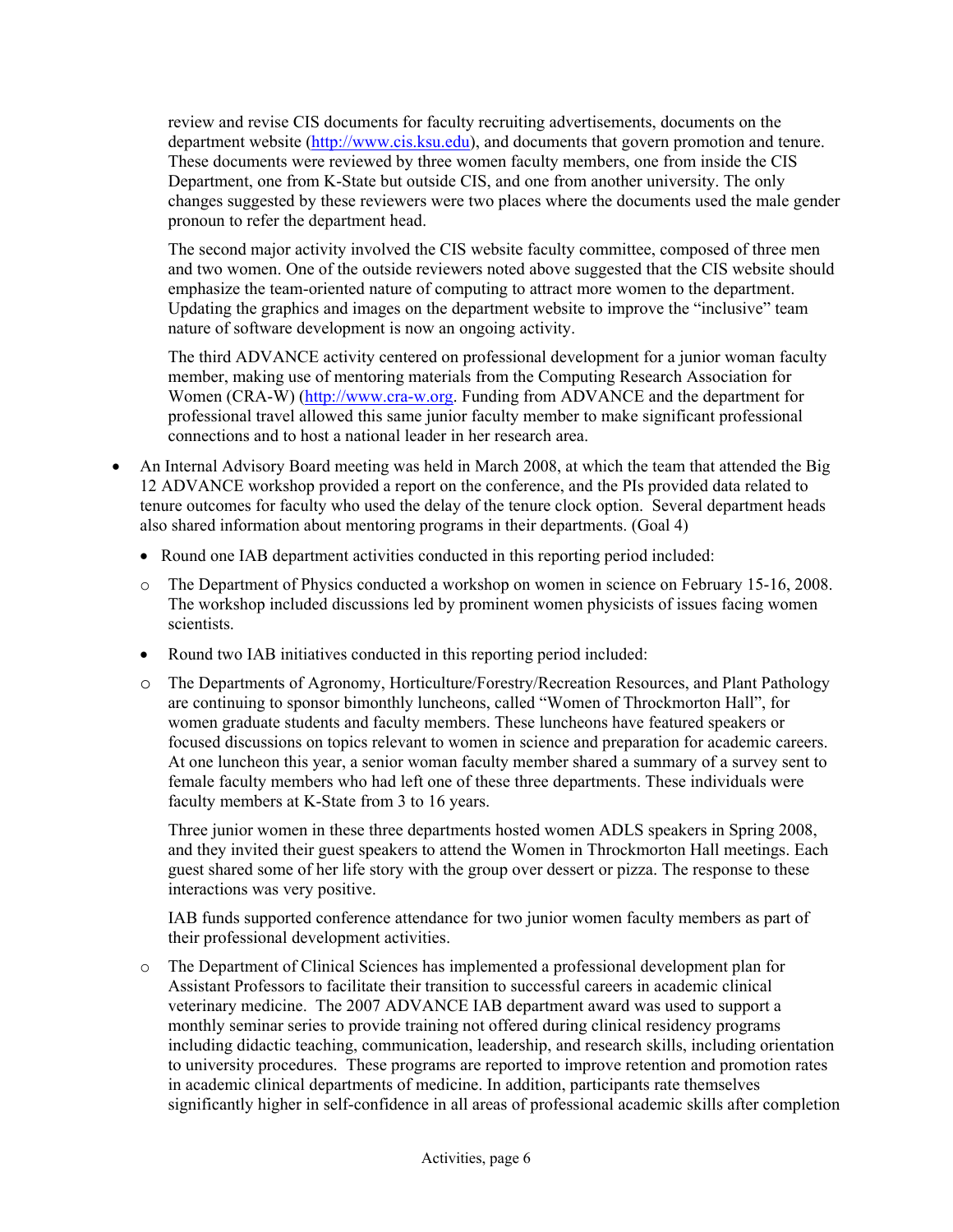of the program, compared to non-participants. These programs have the greatest impact in retention of women and under-represented minority faculty.

o The Department of Mathematics has implemented a seminar series featuring prominent women mathematicians and a speaker series introducing women postdoctoral fellows from other institutions to our campus. The postdoctoral speaker series provides the opportunity for women who will be seeking tenure-track positions in the near future to meet faculty members in our Mathematics department and be considered as new potential colleagues. During Project Year Five, two senior and one junior female mathematicians have given lectures. One of the senior women visited campus at the same time as the junior woman did, and both attended a luncheon hosted by the department for female faculty members, post-docs, graduate and advanced undergraduate students.

# **Indicator Data:**

- PIs Dyer and Montelone met periodically with staff members from the K-State Office of Planning and Analysis to discuss data collection for the majority of the 12 NSF Indicators for year five of the grant period. (Goals 1-3 and the NSF Indicator data collection process)
- Project Coordinator Wood compiled information from departments on start-up packages, administrative positions, endowed/named chairs, and promotion and tenure committees (NSF Indicator). (Goals 1-3 and the NSF Indicator data collection process)
- Evaluators from the Office of Educational Innovation and Evaluation compiled reports for some project initiatives as well as the NSF Indicator report. (Assessment and the NSF Indicator data collection process)

#### **Assessment:**

• PIs Dyer and Montelone and Project Coordinator Wood met with staff members of the Office of Educational Innovation and Evaluation (OEIE) periodically to discuss evaluation methods and procedures. (Assessment)

Assessment activities performed by OEIE in Year 5:

- o Completed Year 5 Indicator Data report
- o Conducted analyses of data from the *2007 Kansas State University Community and Climate Survey* and reported preliminary results
- o Conducted interviews with ADLS awardees and reported findings; collected feedback on impact of participation in ADLS from awardees who received tenure
- o Documented the ADLS Luncheon, reported findings, and provided recommendations for the ADLS program
- o Conducted a focus group and performed qualitative analysis of the annual reports from Career Advancement Program awardees
- o Attended and documented mentoring workshops for tenure-track and tenured faculty (facilitator - JoAnn Moody)
- Lisa Frehill, Executive Director of the Commission on Professionals in Science and Technology, was invited to conduct an external evaluation of the K-State ADVANCE Project as recommended by the NSF Third-Year Site Visit team. Her visit took place in January 2008 and included meeting with Executive and Steering Committee members as well as participants in various project initiatives. (Assessment)

#### **Dissemination Activities:**

• Each ADVANCE Distinguished Lecture Series presentation was announced to all SEM faculty members through an electronic ADVANCE informational listserv. (Goal 4)